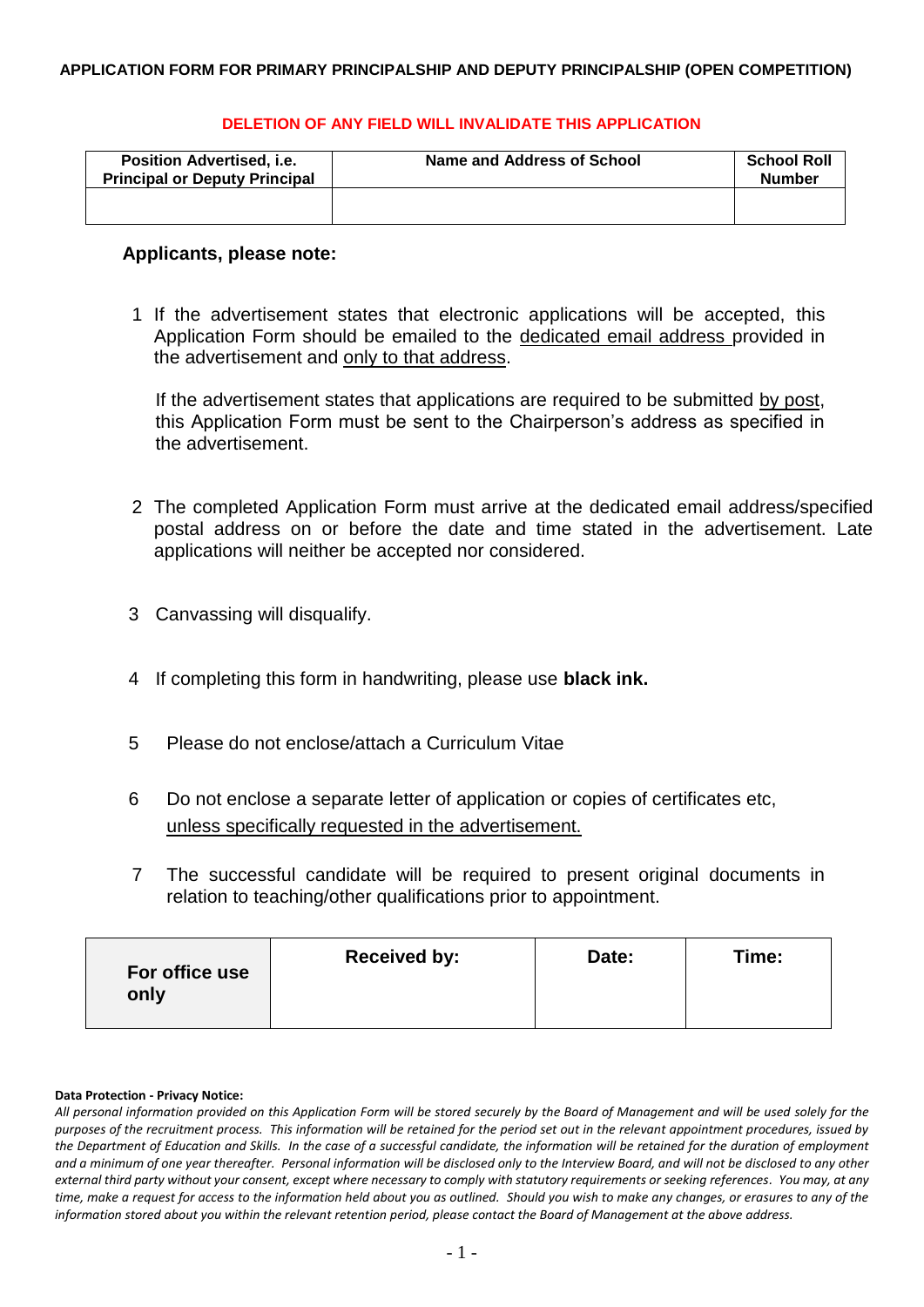| <b>APPLICANT'S PERSONAL DETAILS</b>                                                                             |                  |                                                                                   |                                                  |  |
|-----------------------------------------------------------------------------------------------------------------|------------------|-----------------------------------------------------------------------------------|--------------------------------------------------|--|
| Name (as per Teaching<br><b>Council Register)</b>                                                               |                  |                                                                                   |                                                  |  |
| <b>Correspondence Address</b>                                                                                   |                  | <b>Mobile Phone No</b>                                                            |                                                  |  |
| <b>Address Line 1:</b>                                                                                          |                  |                                                                                   |                                                  |  |
| <b>Address Line 2:</b>                                                                                          |                  | <b>Landline No.</b>                                                               |                                                  |  |
| <b>Address Line 3:</b>                                                                                          |                  | <b>E-mail Address</b><br>(Please print clearly if                                 |                                                  |  |
| Eircode:                                                                                                        |                  | completing in<br>handwritten format)                                              |                                                  |  |
| Total length of accredited service as a<br>primary teacher in Ireland                                           |                  | Total length of accredited service as a<br>primary teacher in other jurisdictions |                                                  |  |
|                                                                                                                 |                  |                                                                                   |                                                  |  |
|                                                                                                                 |                  | <b>QUALIFICATION TO TEACH AT PRIMARY LEVEL</b>                                    |                                                  |  |
| Qualification(s)                                                                                                | <b>Institute</b> | <b>Awarding University, College or</b>                                            | <b>Final results received:</b><br>Day/Month/Year |  |
|                                                                                                                 |                  |                                                                                   |                                                  |  |
|                                                                                                                 |                  |                                                                                   |                                                  |  |
|                                                                                                                 |                  | <b>TEACHING COUNCIL REGISTRATION</b>                                              |                                                  |  |
| <b>Registration Number:</b>                                                                                     |                  |                                                                                   |                                                  |  |
| Registered under Regulation (please tick as appropriate):                                                       |                  |                                                                                   |                                                  |  |
| Route 1 (Primary)                                                                                               |                  |                                                                                   |                                                  |  |
| Route 2 (Post-primary)                                                                                          |                  |                                                                                   |                                                  |  |
| Route 3 (Further Education)                                                                                     |                  |                                                                                   |                                                  |  |
| Route 4 (Other)                                                                                                 |                  |                                                                                   |                                                  |  |
| <b>Registration Status: Full □</b><br>Conditional<br>H                                                          |                  |                                                                                   |                                                  |  |
| Please refer to Circular 0044/2019 Eligibility Criteria For Appointment As Principal and Deputy Principal       |                  |                                                                                   |                                                  |  |
| If registration is conditional, please state the condition(s) and the date by which each condition must be met: |                  |                                                                                   |                                                  |  |
|                                                                                                                 |                  |                                                                                   |                                                  |  |
| Condition 2: Condition 2: Condition 2:                                                                          |                  |                                                                                   |                                                  |  |
| Condition 3: Condition 3:                                                                                       |                  |                                                                                   |                                                  |  |
| Pending: If pending, please state the date of submission of application:                                        |                  |                                                                                   |                                                  |  |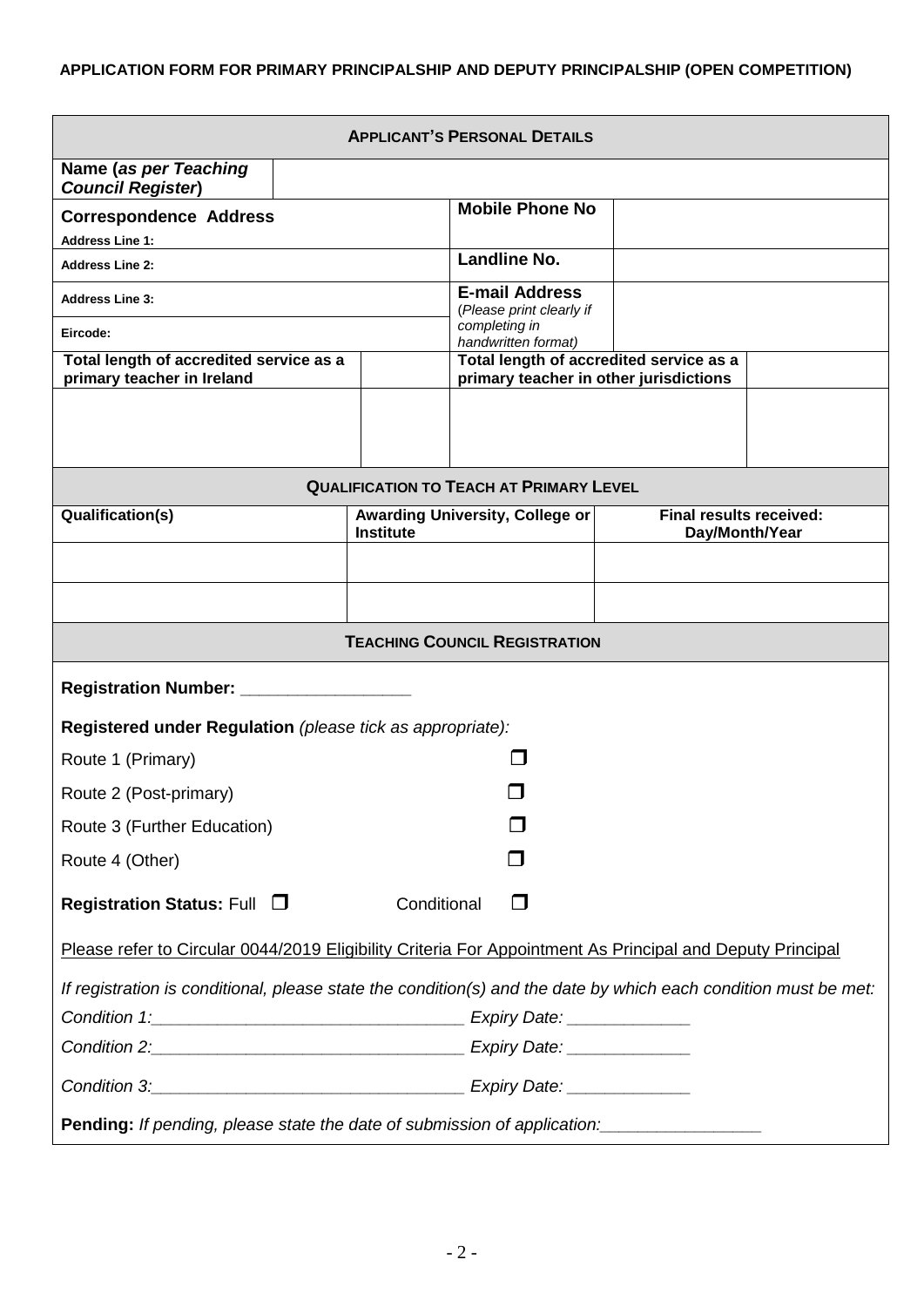| <b>DETAILS OF ACADEMIC QUALIFICATIONS - MOST RECENT FIRST</b><br>INCLUDE UNDER- GRADUATE & POST-GRADUATE QUALIFICATIONS. THE SUCCESSFUL CANDIDATE WILL BE ASKED TO PRESENT ORIGINAL DOCUMENTS |                                                     |                            |                                                  |  |
|-----------------------------------------------------------------------------------------------------------------------------------------------------------------------------------------------|-----------------------------------------------------|----------------------------|--------------------------------------------------|--|
| Qualification                                                                                                                                                                                 | Awarding University, College or<br><b>Institute</b> | Length of<br><b>Course</b> | <b>Final results received:</b><br>Day/Month/Year |  |
|                                                                                                                                                                                               |                                                     |                            |                                                  |  |
|                                                                                                                                                                                               |                                                     |                            |                                                  |  |
|                                                                                                                                                                                               |                                                     |                            |                                                  |  |
|                                                                                                                                                                                               |                                                     |                            |                                                  |  |
|                                                                                                                                                                                               |                                                     |                            |                                                  |  |

**TEACHING EXPERIENCE** - MOST RECENT FIRST (IF NECESSARY EXPAND THE SECTION OR USE ADDITIONAL PAGES IF COMPLETING IN HANDWRITTEN FORMAT).

| <b>School Name &amp;</b><br><b>Address</b> | Dates of service<br>in the school | <b>Position(s) held</b> | <b>Dates</b> |
|--------------------------------------------|-----------------------------------|-------------------------|--------------|
|                                            |                                   |                         | From:        |
|                                            |                                   |                         | To:          |
|                                            |                                   |                         |              |
|                                            |                                   |                         | From:        |
|                                            |                                   |                         | To:          |
|                                            |                                   |                         |              |
|                                            |                                   |                         | From:        |
|                                            |                                   |                         | To:          |
|                                            |                                   |                         |              |
|                                            |                                   |                         | From:        |
|                                            |                                   |                         | To:          |
|                                            |                                   |                         |              |
|                                            |                                   |                         | From:        |
|                                            |                                   |                         | To:          |
|                                            |                                   |                         |              |
|                                            |                                   |                         |              |

# **LEADERSHIP AND MANAGEMENT/POST(S) OF RESPONSIBILITY HELD** *(IF ANY)* – MOST RECENT FIRST

| <b>School Name</b> | <b>Address</b> | <b>Position(s) held</b> | <b>Dates</b> |
|--------------------|----------------|-------------------------|--------------|
|                    |                |                         | From:        |
|                    |                |                         | To:          |
|                    |                |                         |              |
|                    |                |                         | From:        |
|                    |                |                         | To:          |
|                    |                |                         |              |
|                    |                |                         | From:        |
|                    |                |                         | To:          |
|                    |                |                         |              |
|                    |                |                         | From:        |
|                    |                |                         | To:          |
|                    |                |                         |              |
|                    |                |                         |              |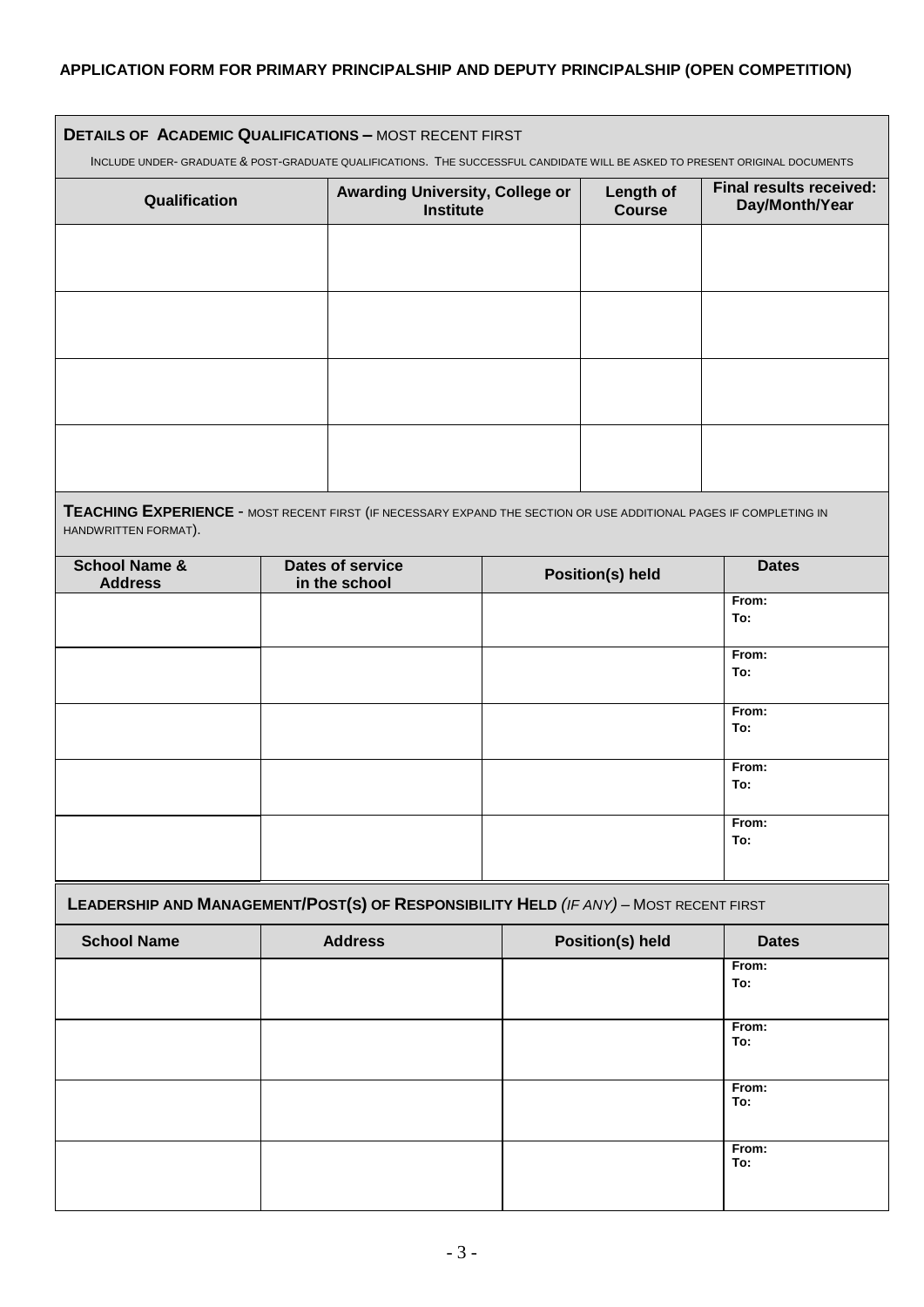| <b>Employer/Project</b>                                                                   | <b>Position</b>                   |                  | <b>Duties</b>               | <b>Dates</b>           |  |
|-------------------------------------------------------------------------------------------|-----------------------------------|------------------|-----------------------------|------------------------|--|
|                                                                                           |                                   |                  |                             | From:<br>To:           |  |
|                                                                                           |                                   |                  |                             | From:<br>To:           |  |
|                                                                                           |                                   |                  |                             | From:<br>To:           |  |
| ADDITIONAL QUALIFICATIONS E.G. ICT, SEN, CERTIFICATE TO TEACH RELIGION (WHERE APPLICABLE) |                                   |                  |                             |                        |  |
| College(s)                                                                                | Qualification                     | Year of<br>Award |                             | <b>Modules Studied</b> |  |
|                                                                                           |                                   |                  |                             |                        |  |
|                                                                                           |                                   |                  |                             |                        |  |
|                                                                                           |                                   |                  |                             |                        |  |
| OTHER RELEVANT, NON-ACCREDITED COURSES - MOST RECENT FIRST:                               |                                   |                  |                             |                        |  |
| <b>Course Provider</b>                                                                    | <b>Duration and Year of Study</b> |                  |                             | <b>Modules Studied</b> |  |
|                                                                                           |                                   |                  |                             |                        |  |
|                                                                                           |                                   |                  |                             |                        |  |
|                                                                                           |                                   |                  |                             |                        |  |
|                                                                                           |                                   |                  |                             |                        |  |
|                                                                                           |                                   |                  |                             |                        |  |
| Area                                                                                      |                                   |                  | <b>Expertise/Experience</b> |                        |  |
|                                                                                           |                                   |                  |                             |                        |  |
|                                                                                           |                                   |                  |                             |                        |  |
| AREAS OF SPECIAL INTEREST - CURRICULAR / OTHER                                            |                                   |                  |                             |                        |  |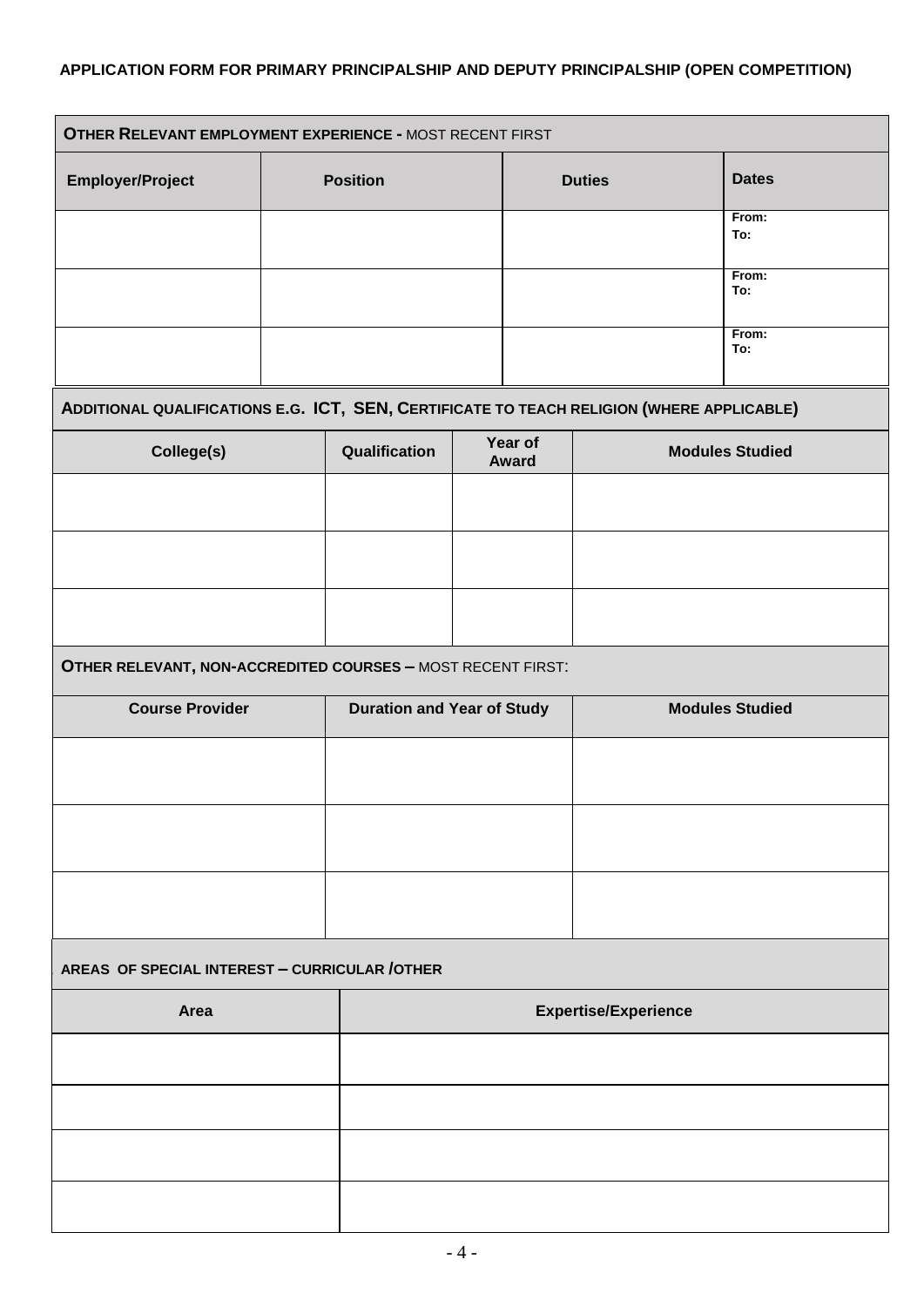# **LEADERSHIP AND MANAGEMENT FRAMEWORK**

The Quality Framework for Leadership and Management in Irish schools, set out in *LOOKING AT OUR SCHOOLS 2016 - a Quality Framework,* provides a common understanding and language around the organisation and practice of leadership and management roles in Irish schools. It identifies the key leadership and management areas in a school (domains), namely:

- Leading Teaching and Learning
- Managing the Organisation
- Leading School Development
- Developing Leadership Capacity

These domains are then further divided into various content *standards* for each domain.

### **GUIDANCE FOR THE COMPLETION OF THE FOLLOWING COMPETENCY SECTION**

Under each competency heading, please describe some of your personal achievements that demonstrate the necessary skills and qualities required for the position of School Principal/Deputy Principal. Please illustrate with examples.

Boxes may be expanded as required.

# **COMPETENCY/DOMAIN 1: LEADING TEACHING AND LEARNING**

*School leaders*:

 $\Box$  promote a culture of improvement, collaboration, innovation and creativity in learning, teaching and assessment

 $\Box$  foster a commitment to inclusion, equality of opportunity and the holistic development of each pupil

 $\Box$  manage the planning and implementation of the school curriculum

 $\Box$  foster teacher professional development that enriches teachers' and pupils' learning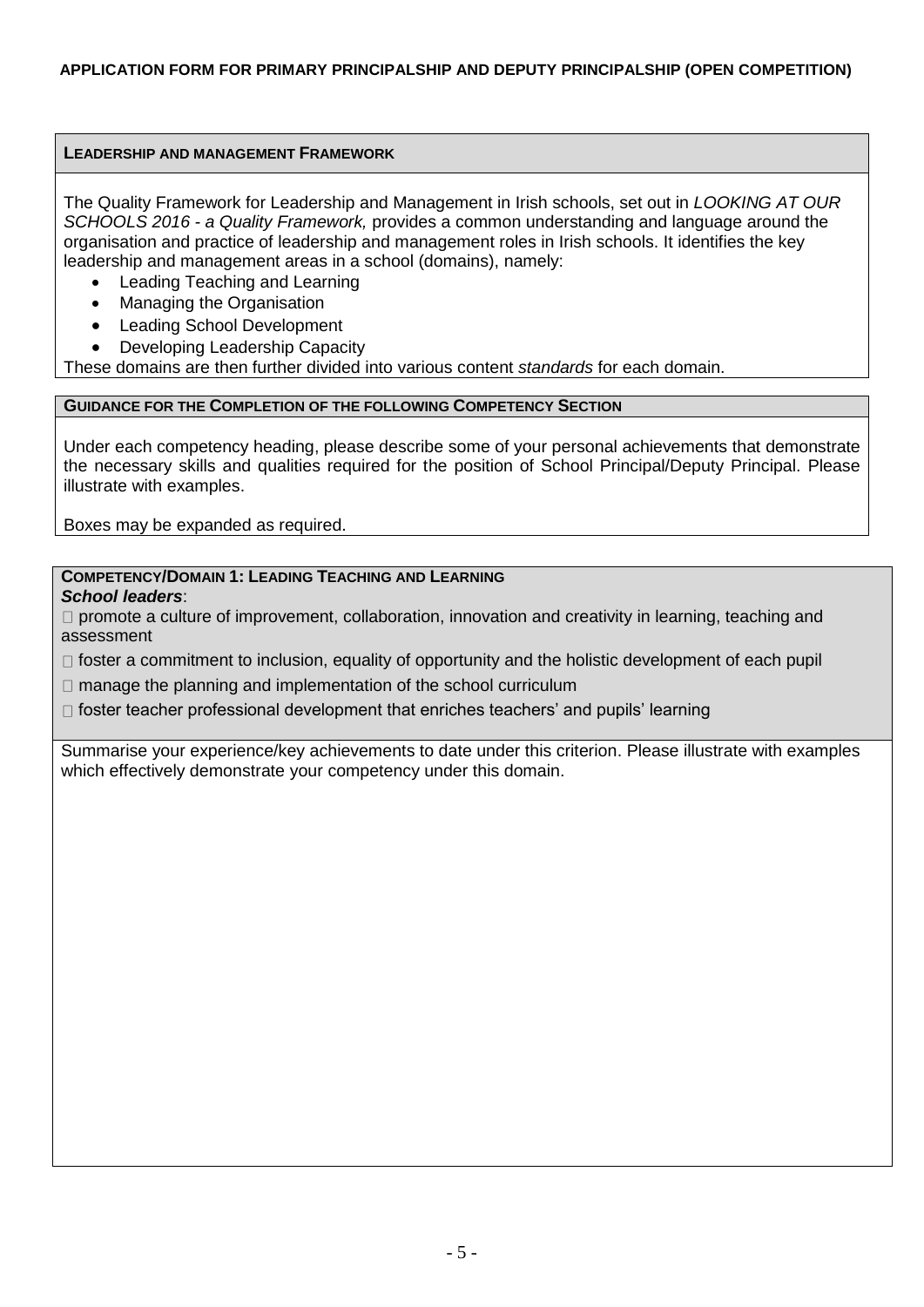#### **COMPETENCY/DOMAIN 2: MANAGING THE ORGANISATION** *School leaders*:

 $\Box$  establish an orderly, secure and healthy learning environment, and maintain it through effective communication

□ manage the school's human, physical and financial resources so as to create and maintain a learning organisation

□ manage challenging and complex situations in a manner that demonstrates equality, fairness and justice

 $\Box$  develop and implement a system to promote professional responsibility and accountability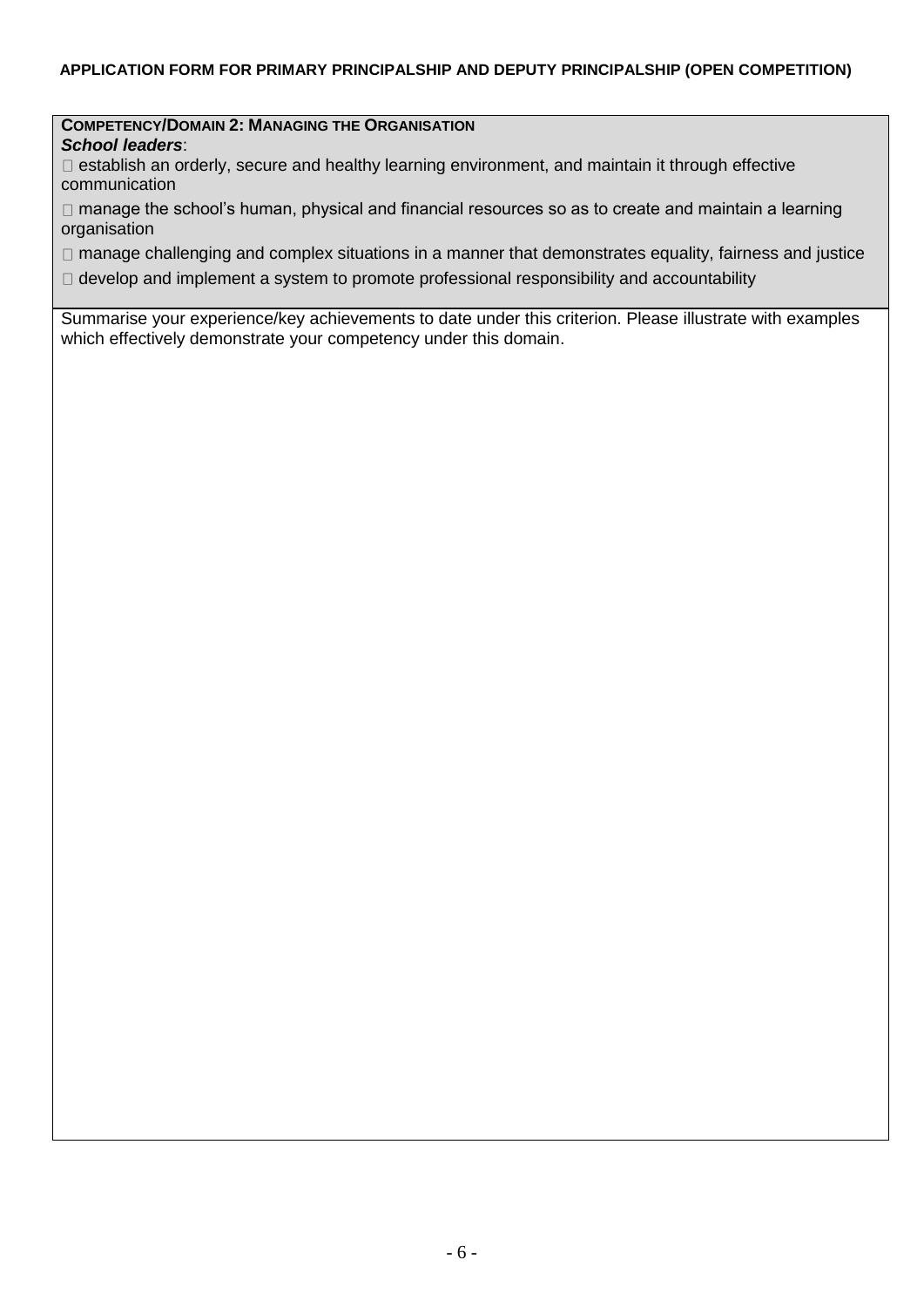## **COMPETENCY/DOMAIN 3: LEADING SCHOOL DEVELOPMENT**

*School leaders:* 

 $\Box$  communicate the quiding vision for the school and lead its realisation in the context of the school's characteristic spirit

 $\Box$  lead the school's engagement in a continuous process of self-evaluation

 $\Box$  build and maintain relationships with parents, with other schools, and with the wider community

 $\Box$  manage, lead and mediate change to respond to the evolving needs of the school and to changes in education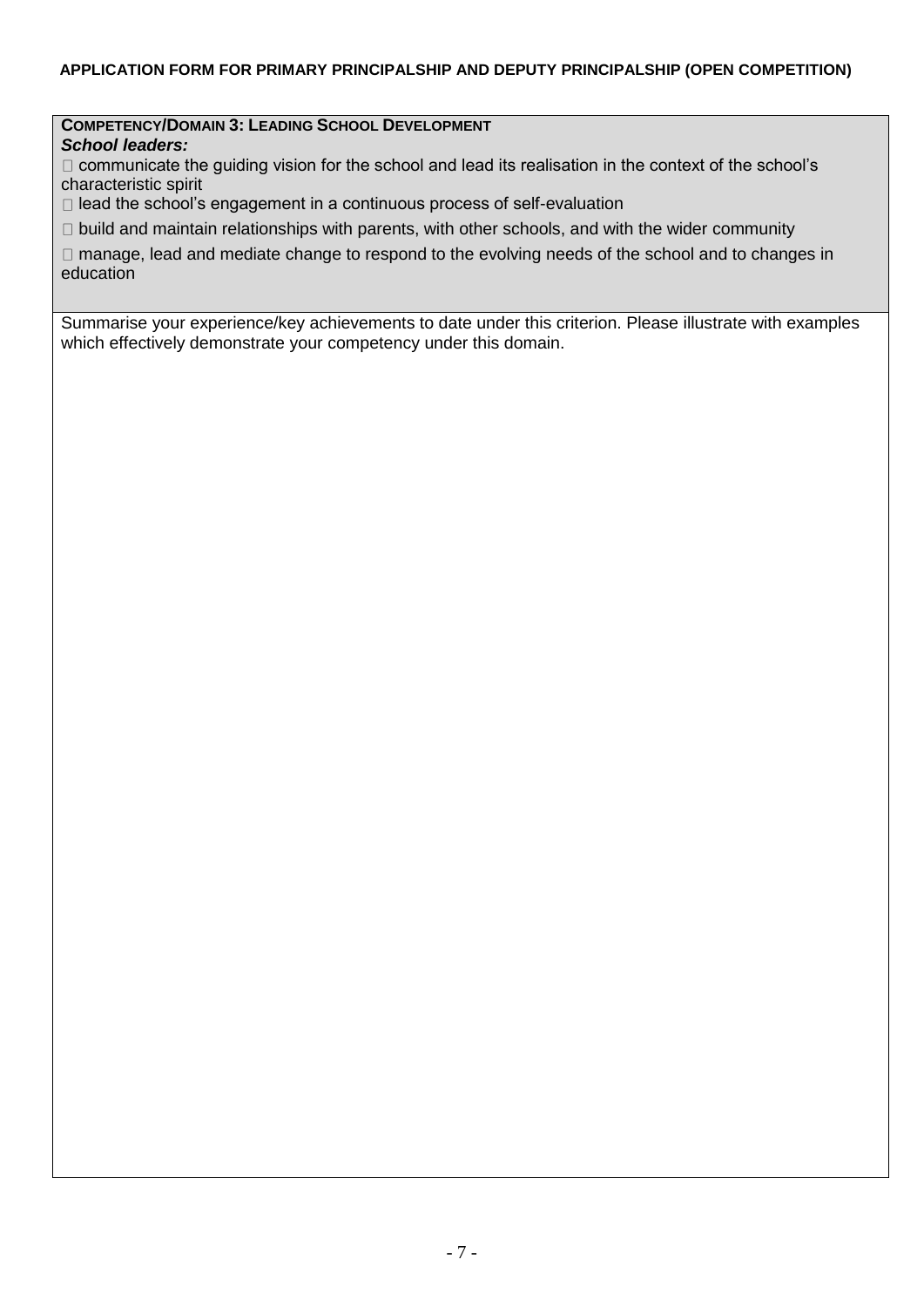### **Domain Four: Developing leadership capacity**  *School leaders:*

- $\Box$  critique their practice as leaders and develop their understanding of effective and sustainable leadership
- $\Box$  empower staff to take on and carry out leadership roles
- $\Box$  promote and facilitate the development of pupil voice, pupil participation, and pupil leadership
- $\Box$  build professional networks with other school leaders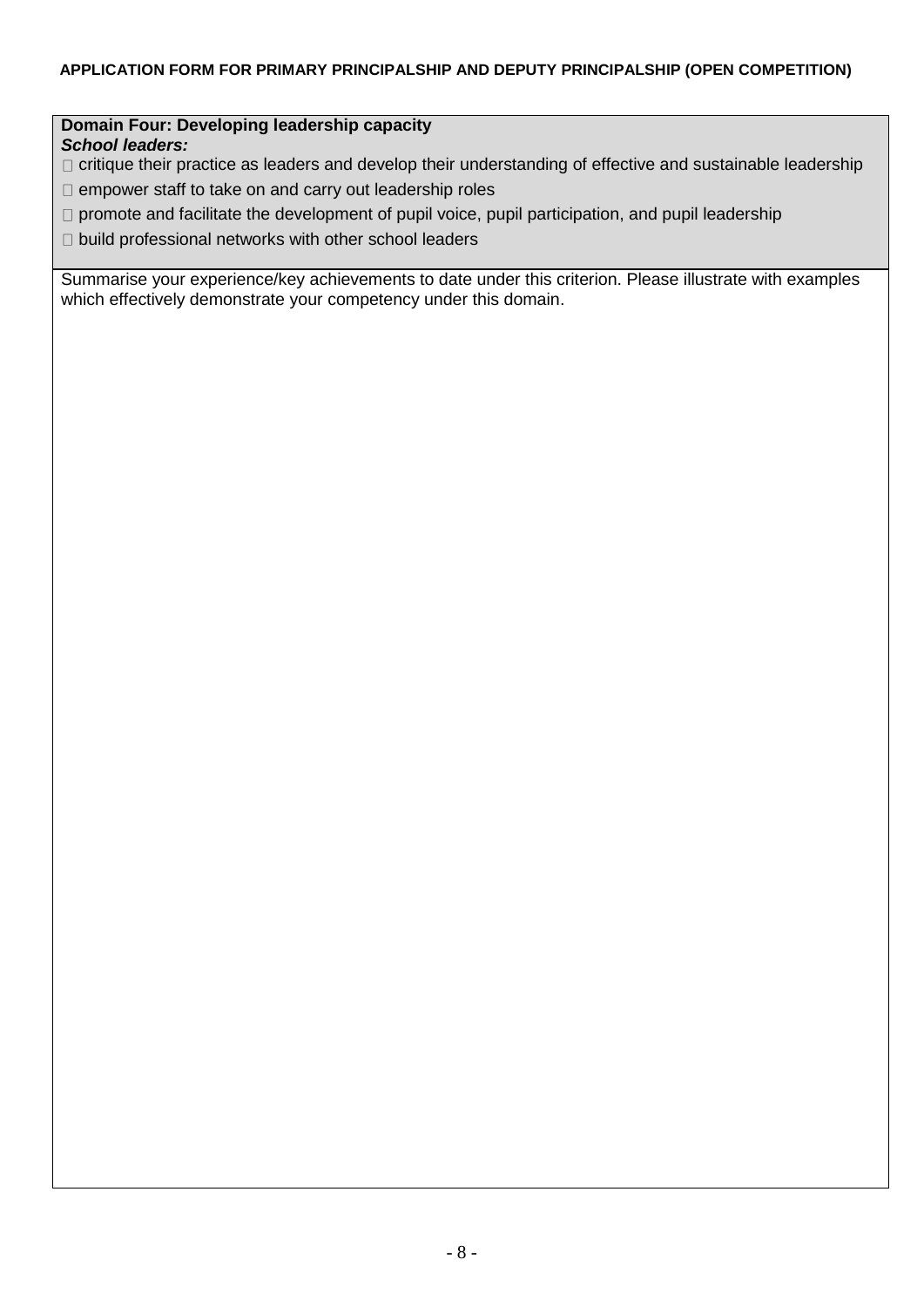# **Personal Statement**

Please use this section to provide further information in support of your application for Principal/Deputy Principal in this school. [Max. 250 words]